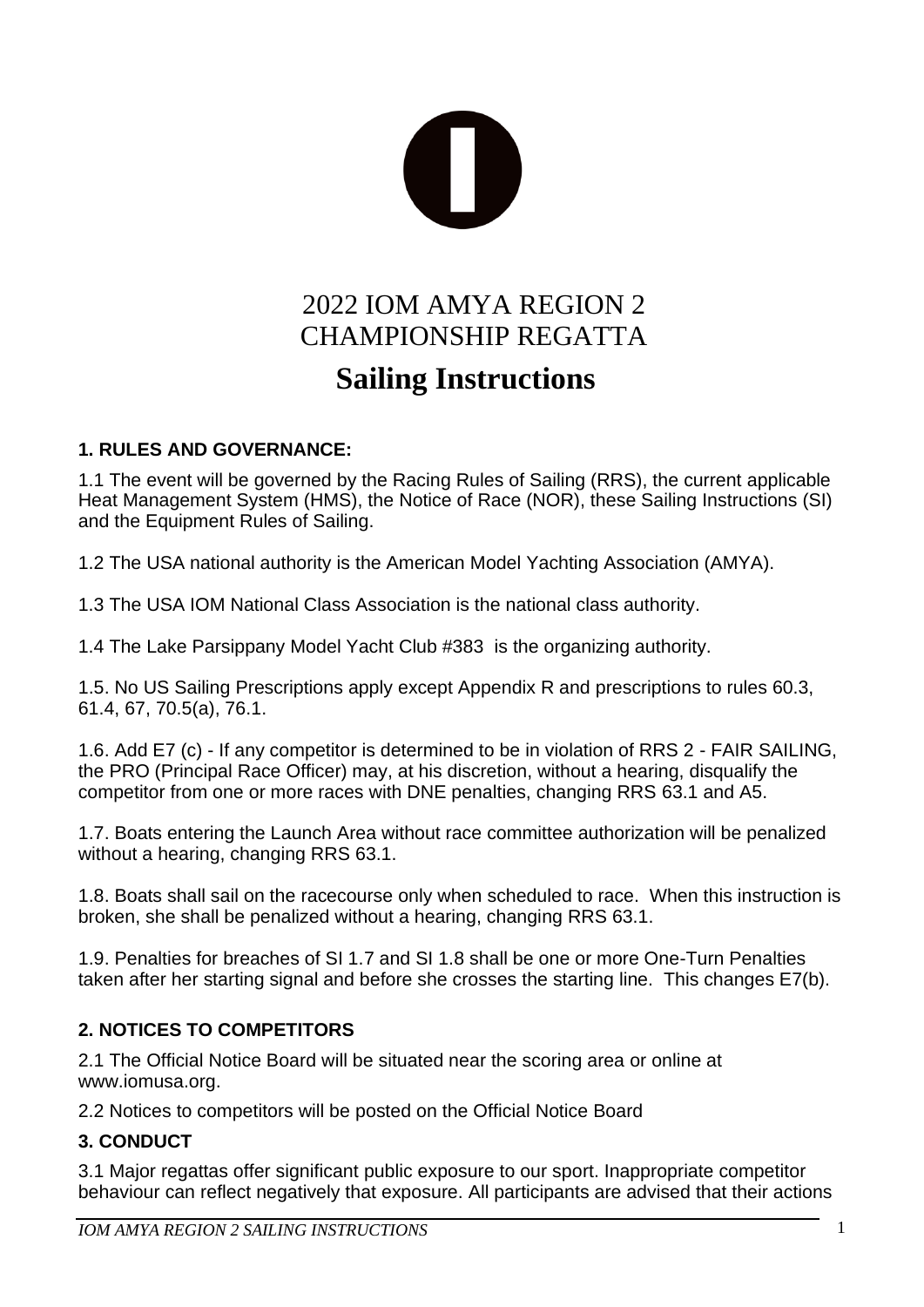will be under scrutiny, not only by the public, but also by the race officials. Kindly behave with dignity and respect for each other, the hosts and race committee and above all, any spectators.

# **4. SPECIAL VENUE RULES**

4.1 Parking locations within the park will be announced when the specific location within the park where we will be sailing is determined. In most cases, you will be able to park at or near the dock in which we are sailing.

# **5. SCORING SYSTEM**

5.1 Boats finishing in an incorrect heat will not be allowed to sail in their assigned heat for that race and will be scored DNS for their correct heat.

5.2 The current applicable Heat Management System will be utilized.

# **6. CHANGES TO THESE SAILING INSTRUCTIONS**

6. 6.1 Any change of the Sailing Instructions shall be posted on the Official Notice Board or verbally communicated to all competitors and shall be implemented only between races. Two sound signals followed by verbal announcements shall be made to call attention to change.

#### **7. COURSE**

7.1 The sailing area shall be specified by the PRO.

7.2 The course will be displayed on the course board as required by RRS E3.3. Description of the marks, including starting and finishing marks stating the order and side on which each is to be left shall be posted on the course board.

# **8. CHANGES TO THE COURSE**

8.1 The course may be changed only between heats or races. Any change to the course shall be posted on the course board prior to the start of the next heat or race and shall be preceded by a sound signal and a verbal warning.

8.2 During a heat, shortening of the course to a pre-arranged option shown on the course board shall be signalled by two sound signals followed by verbal confirmation on the leg before the leading boat starts the leg in which she will finish because of shortening. This changes Appendix E8(c).

# **9. CONTROL AREA AND LAUNCHING AUTHORIZATION**

9.1 The **Control Area** is to be specified by the Race Organizer. Any changes shall be posted on the Official Notice Board and shall be implemented only between heats. Two sound signals followed by verbal announcements shall be made to call attention to the change(s).

#### **10. TRANSMITTERS AND PRACTICE AREA**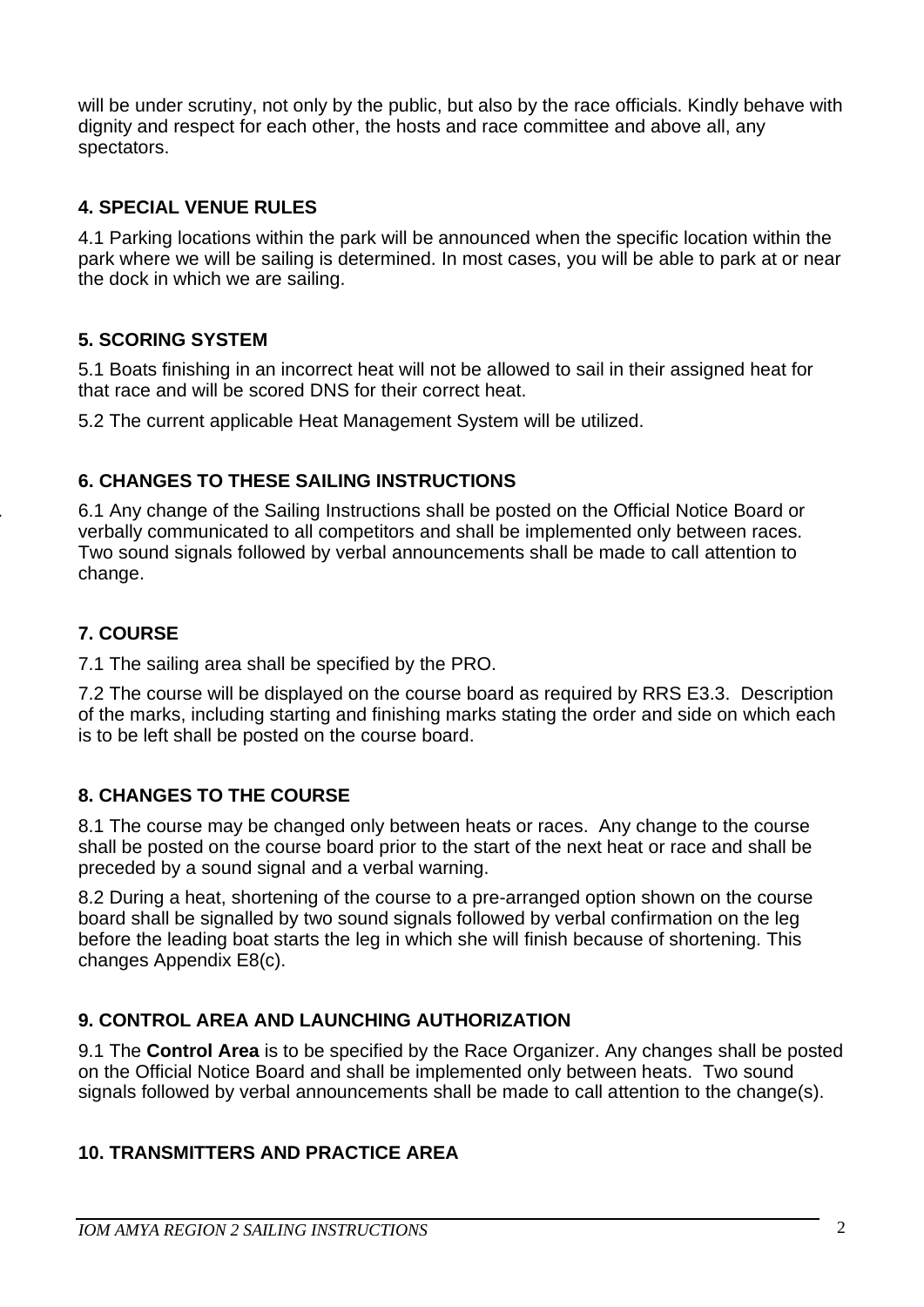10.1 Unless the Race Committee prohibits their use, competitors not racing may use their transmitters at any time for the purpose of tuning or practice sailing. Competitors may launch and practice sail their boats at any time only downwind of the most leeward mark of the course.

10.2 A non-racing competitor shall not sail within 16 metres (50 feet) of either a racing competitor or any mark of the racing course.

10.3 The Race Committee may announce changes to the permitted practice areas. Any changes shall be posted on the Official Notice Board and shall be implemented only between heats. Two sound signals followed by verbal announcements shall be made to call attention to the change(s).

10.4 When the Race Committee finds that a competitor has broken this Sailing Instruction the Race Committee may either issue a warning or a penalty as specified in SI 1.9.

# **11. START**

11.1 The official notice of heat composition shall be posted on the **Heat Board** near the control area. Competitors will also be advised by a hail of the upcoming race and heat number. It is the competitor's responsibility to start in their assigned heat (see SI 5.1). Failure to comply with this Sailing Instruction will not be grounds for redress.

11.2 Races will be started per E3.2(a).

11.3. If any part of a boat's hull is on the course side of a starting line at her starting signal and she is identified, the race committee will attempt to hail her sail number. Failure to hail her number, failure of her to hear such a hail, or the order in which boats are hailed will not be grounds for a request for redress. This changes RRS 62.1.

11.4 A boat that does not start within 5 minutes after her starting sequence will be scored Did Not Start without a hearing. This changes A5.1 and A5.2.

# **12. TIME LIMITS**

12.1 The Race Time Limit is **30** minutes.

12.2 The Time Out Limit (time after the first boat finishes) is **5** minutes.

 12.2.1 If more than four boats are still racing when the Time Out Limit expires, the Time Out Limit shall be extended until only four boats remain.

 12.2.2 If four or fewer boats are still racing when the Time Out Limit expires, they shall be scored according to their position in the race when the Time Out Limit expired.

# **13. PROTESTS**

13.1 Protests and requests for redress need not be in writing, changing RRS 61.2. They shall be made orally to a member of the race committee within 5 minutes of when the last boat finishes the race/heat in which the incident occurred.

13.2 Protests and requests for redress will be heard immediately following the heat in which the incident occurred OR after the last race of the day using the guidance in Attachment A for expedited hearings.

13.3 Parties to a protest shall be called orally by hailing that the protest hearing is opening. It is the responsibility of the parties to come to the hearing without delay accompanied by any witness. No other notice of the hearing will be given. This changes RRS 63.2.